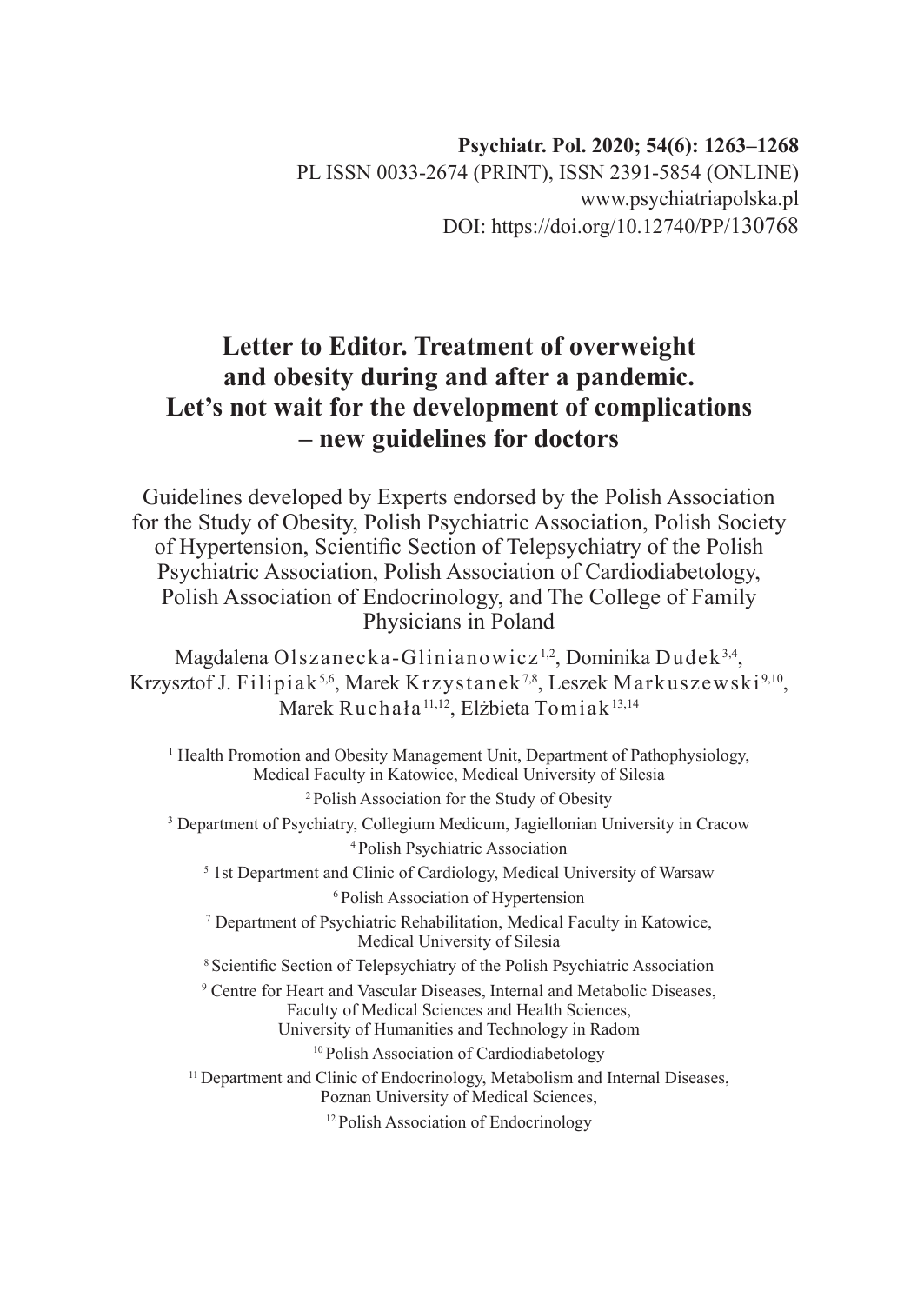<sup>13</sup> VITA – Group of Family Doctors in Otyń <sup>14</sup> The College of Family Physicians in Poland

In recent years, the approach to the diagnosis and treatment of obesity, which is more and more often considered a psychosomatic disease, has changed. The recent months marked by the COVID-19 pandemic have further proven that focusing on treating obesity complications and looking at the disease solely through the prism of its complications does not bring the intended results [1,2]. The lack of an effective treatment system for obese patients has led to obese patients experiencing inequalities in health, with the result that they are at a very high risk of severe COVID-19 infection and death [3-9]. It was observed that overweight in patients with SARS-CoV-2 infection increased the risk of developing severe pneumonia by 86%, and obesity increased this risk by 142% [10].

The current situation is also conducive to new cases of overweight and obesity developing because eating is one of the readily available ways of coping with stress, and the number of stressors acting is large and includes: adaptation to new functioning conditions; the possibility of infection, disease of relatives, especially the elderly; fear of creating a threat to others; uncertain future in the health and social dimension; social isolation and increasing family conflicts; organizational problems related to remote work and remote learning; limitations in relieving stress outside the home (fear of using fitness clubs, cinemas, theaters and other entertainment venues, and traveling). Moreover, there is a significant deficit of positive stimuli. Therefore, the number of people who eat under the influence of emotions is increasing, as well as those who develop or worsen existing eating disturbances (compulsive eating syndrome, night eating syndrome, food addiction). An additional factor contributing to weight gain is the reduction in physical activity as a result of restrictions and quarantine, as well as the lack of motivation to undertake it due to a low mood [1, 2, 11, 12]. Consequently, in the era of a pandemic, effective obesity treatment has become even more important than before. The developed guidelines are aimed at improving the diagnosis and treatment of obesity, taking into account the use of telemedicine techniques [1, 2].

## **Expert Guidelines for the diagnosis and treatment of overweight and obesity**

- 1. Both the medical and ethical viewpoints indicate that any physician should view obesity as a chronic disease with a complex etiology that requires treatment. A different approach deprives the patient of autonomy, impedes the possibility of effective and safe treatment, and leads to inequalities in health in this group of patients [1, 2, 13, 14].
- 2. Contrary to popular belief, obesity is not the patient's fault. Blaming the patient for being ill is unethical and results in failure to engage in effective treatment, which leads to disease progression, development of obesity complications and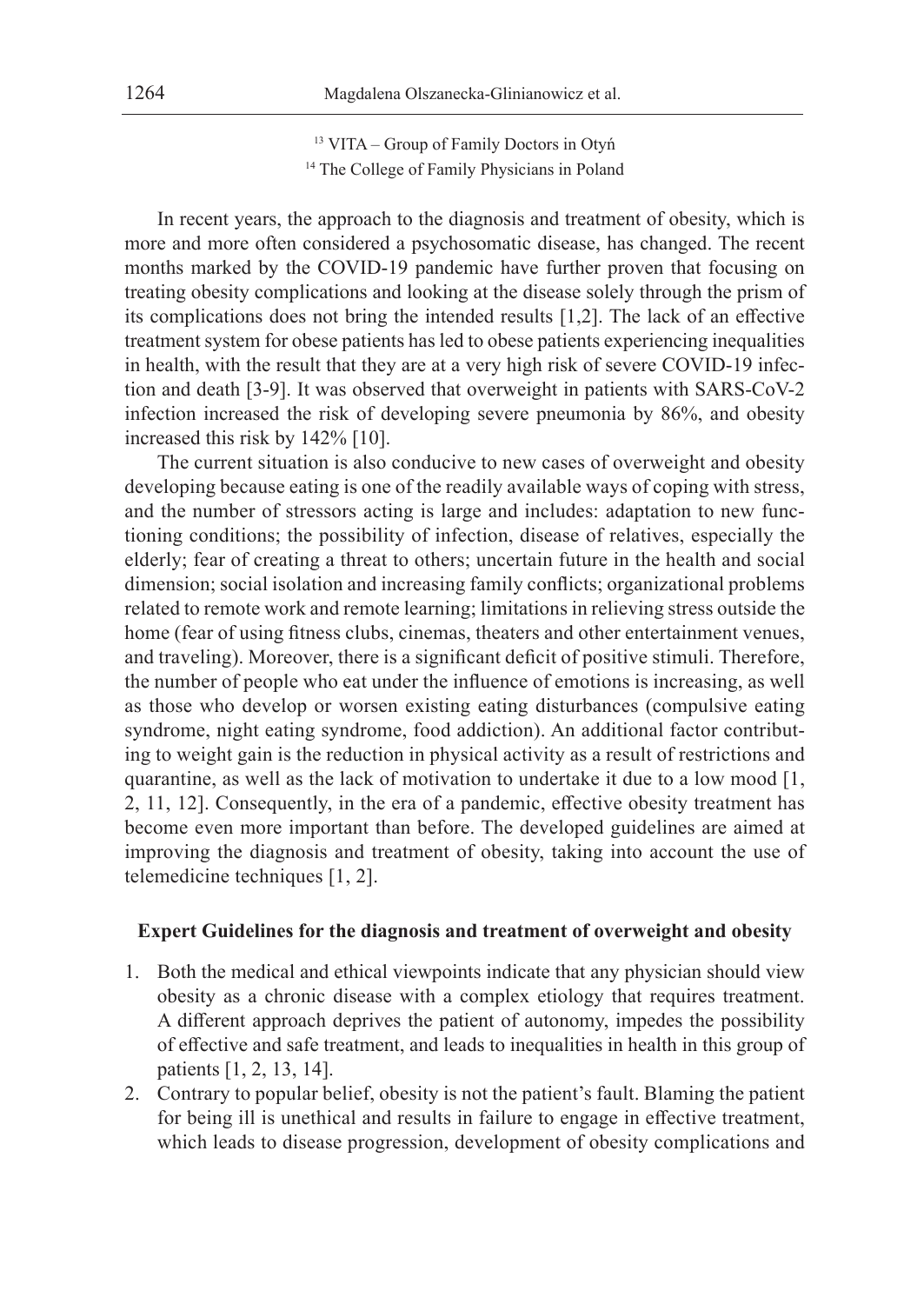disability, deterioration of the quality of life and shortening of its length [1, 2, 13, 14].

- 3. Patients with obesity should be treated with respect by medical personnel. In the medical center, under no circumstances, should the patient's obesity be a source of shame and self-blame. During the conversation with the patient, the doctor should use appropriate medical vocabulary, show empathy towards him/her and give advice appropriate to his/her situation, as well as implement all possible therapeutic procedures, including pharmacotherapy and psychotherapy [1, 2].
- 4. Person-centered care should be the standard in the treatment of obese patients [1, 2, 13, 14].
- 5. In the diagnosis of overweight and obesity, we recommend using the diagnostic criteria proposed in 2016 by the American Endocrine Society, which allow for an earlier diagnosis of obesity than the previously used WHO 1998 criteria. Earlier diagnosis and treatment can significantly translate into preventing the development of complications and improving health [1, 2].

Based on the new criteria, the following are recognized:

- overweight grade  $0 BMI 25.0-29.9 kg/m<sup>2</sup>$  and without complications such as: pre-diabetes, type 2 diabetes, dyslipidemia, hypertension, cardiovascular disease, non-alcoholic fatty liver disease, polycystic ovary syndrome, female infertility, male hypogonadism, asthma, sleep apnea syndrome, hypoventilation syndrome, gastroesophageal reflux disease, stress urinary incontinence, osteoarthritis and depression,
- obesity grade  $0 \text{BMI} \geq 30 \text{ kg/m}^2$  and without the above-mentioned complications,
- $-$  first-degree obesity  $-$  BMI  $\geq$  25 kg/m<sup>2</sup> and at least 1 mild or moderate complication,
- second-degree obesity BMI  $\geq$  25 kg/m<sup>2</sup> and at least 1 severe complication [16].
- 6. Most of the failures in the treatment of obesity are the result of the erroneous approach that proper nutritional education and the strong will of patients are sufficient to obtain a therapeutic effect. Lack of knowledge and understanding of the role of emotions in food intake and the fact that disturbed secretion of neurotransmitters in the reward system causes the patient to "want to but cannot" is the cause of the lack of therapeutic effects and frustration of both the doctor and the patient, as a result of which both doctors and patients become discouraged from engaging in treatment [1, 2].
- 7. We recommend that pharmacotherapy be offered to any overweight or obese patient diagnosed on the basis of the American Endocrine Society criteria, if there are no contraindications to its use. In every case of complications caused by excess body fat in the treatment of which the causative treatment is to achieve weight loss, and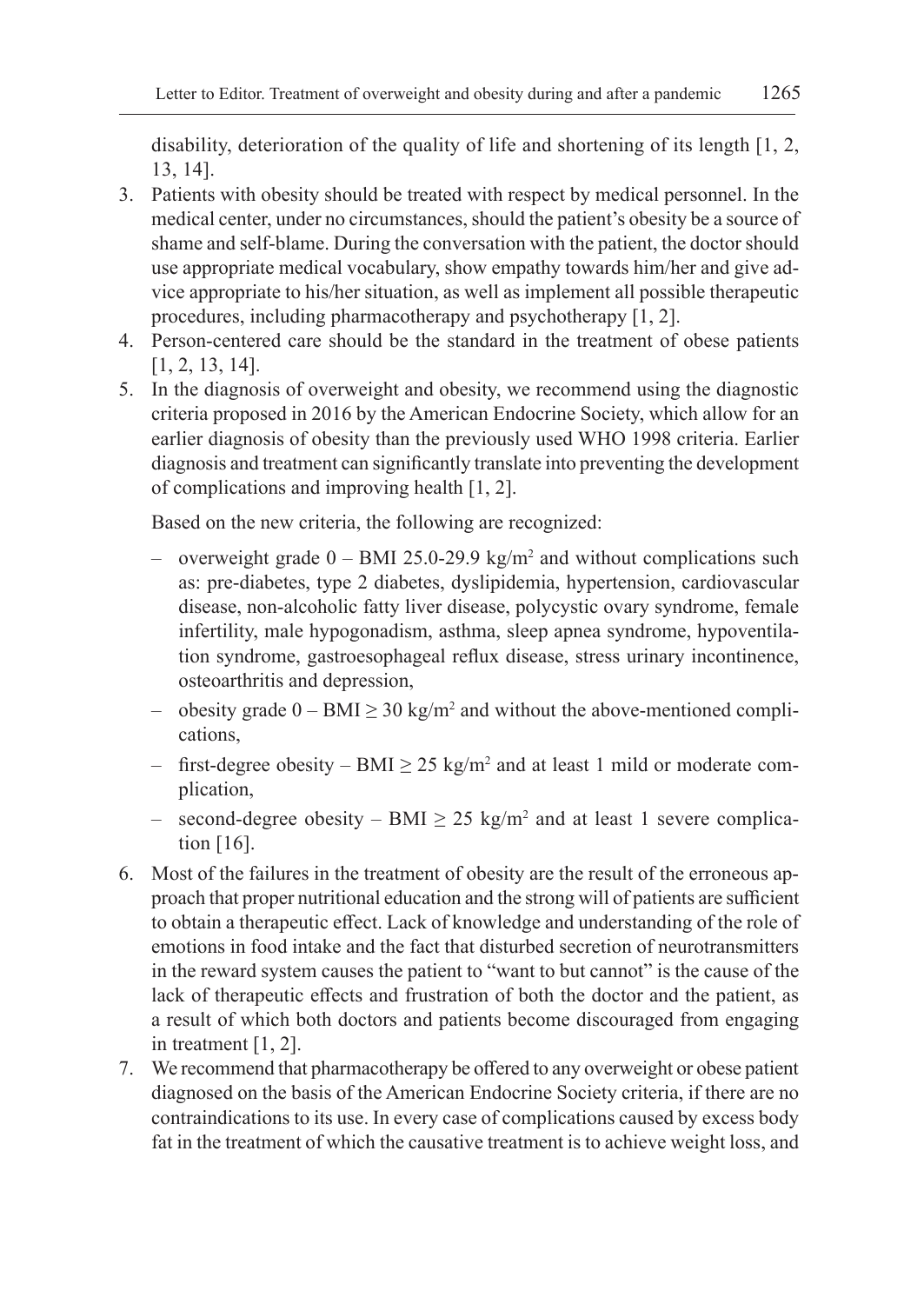in every case of eating under the influence of emotions or low mood, especially if accompanied by low self-esteem, simultaneous implementation of lifestyle changes and pharmacotherapy should be considered [1, 2, 16].

- 8. Drugs that reduce food intake exert a pharmacological effect in the central nervous system because the centers responsible for the feeling of satiety and hunger (hypothalamus) as well as appetite (reward system) are located there. However, this does not constitute a sufficient justification for drugs registered to support obesity treatment to be prescribed only by a psychiatrist, let alone that only a doctor of this specialty may diagnose eating disturbances [1, 2].
- 9. Causal treatment of obesity is the basis for the effective treatment of its complications. The archaic view that when choosing pharmacotherapy the complications of obesity should be considered first rather than its causes, should be discarded. The result of this approach is failure in the treatment of obesity. Current knowledge indicates that in the selection of pharmacotherapy of complications, obesity should be taken into account as a cause, and in the selection of pharmacotherapy of obesity, factors causing a positive energy balance should be taken into account, including primarily eating under the influence of emotions. Based on the results of research on the etiology of the disease, efficacy and safety, we recommend the following criteria for selecting pharmacotherapy:
	- A. Due to its mechanism of action, efficacy and safety, the drug considered as a first-line drug should be a combined preparation containing naltrexone and bupropion (Mysimba).
	- B. Liraglutide (Saxenda) at a dose of 3 mg should be considered as a second-line drug when emotional eating and depressed mood are excluded or there are persistent contraindications to the first-line drug.
	- C. The use of polytherapy with a combination product of bupropion and naltrexone and liraglutide should be considered in patients with impaired carbohydrate metabolism with associated emotional eating [1, 2].
- 10. Chronic use of pharmacotherapy is recommended to be considered due to the chronic nature of the disease [1, 2, 16].
- 11. Telemedicine in the form of medical applications is a new formula of supporting behavioral and pharmacological therapy. These applications can support the physician both in the diagnostic process and in making a therapeutic decision, and increase therapeutic adherence. Visits of the doctor with the patient should be in the form of a video visit enabling the establishment of eye contact, assessment of the patient's facial expressions and pantomimics, as well as establishing contact and a therapeutic relationship [1, 2].
- 12. The full version of the guidelines is available on the website of the journals Nutrition, Obesity & Metabolic Surgery, published by Termedia and Arterial Hypertension, published by Viamedica [1, 2]. The guidelines also include a diagnostic and therapeutic algorithm.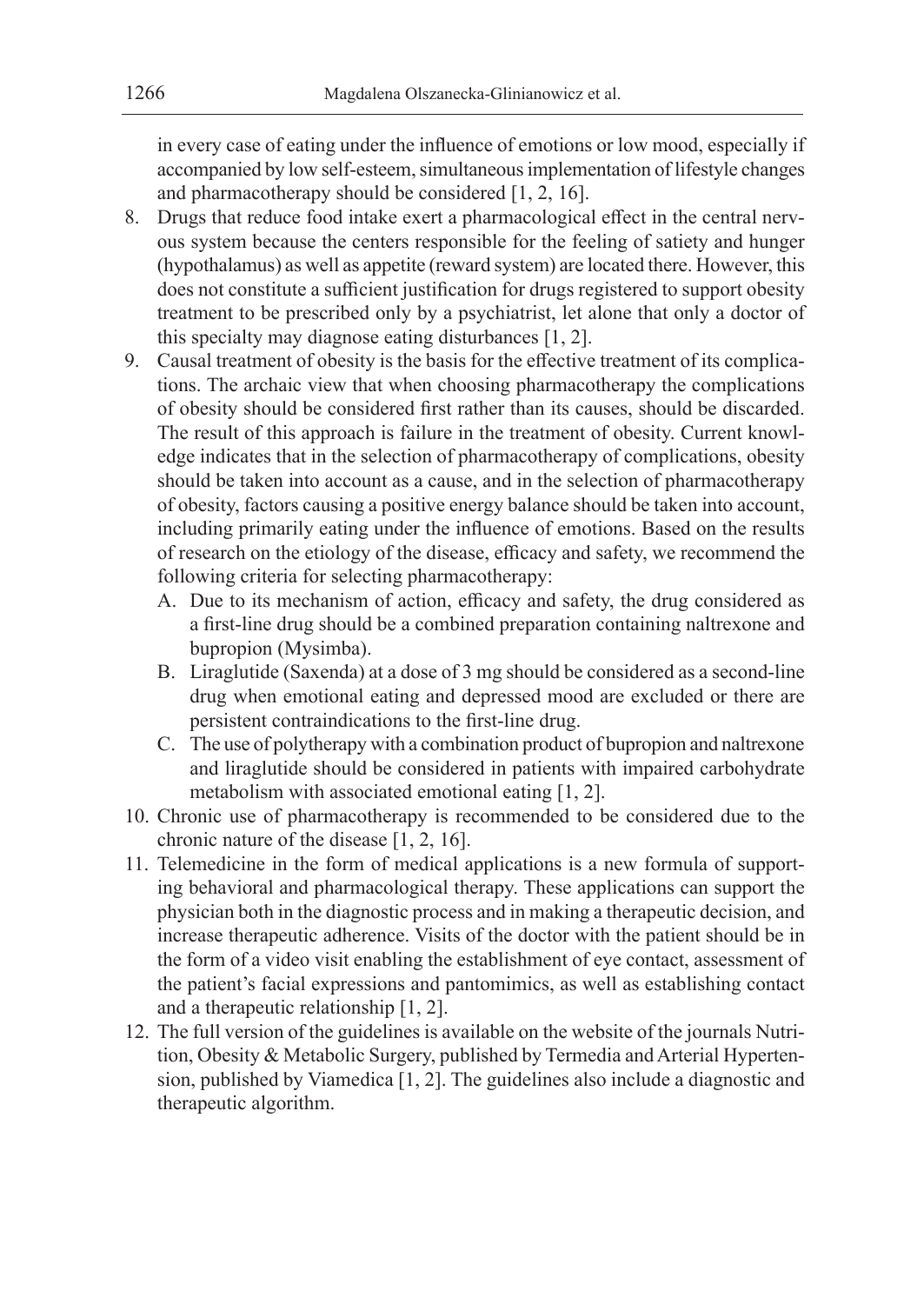## **References**

- 1. Olszanecka-Glinianowicz M, Dudek D, Filipiak KJ, Krzystanek M, Markuszewski L, Ruchała M et al. *Treatment of overweight and obesity during and after a pandemic. Let's not wait for the development of complications – new guidelines for doctors.* Nutrition, Obesity & Metabolic Surgery. 2020; 2(7): 1–13.
- 2. Olszanecka-Glinianowicz M, Dudek D, Filipiak KJ, Krzystanek M, Markuszewski L, Ruchała M et al. *Treatment of overweight and obesity during and after a pandemic. Let's not wait for the development of complications – new guidelines for doctors.* Arterial Hypertension. 2020; 24(3): 93–105.
- 3. Zheng KI, Gao F, Wang XB, Sun QF, Pan KH, Wang TY et al. *Letter to the Editor: Obesity as a risk factor for greater severity of COVID-19 in patients with metabolic associated fatty liver disease.* Metabolism. 2020; 108: 154244.
- 4. Muscogiuri G, Pugliese G, Barrea L, Savastano S, Colaoa A. *Commentary: Obesity: The "Achilles heel" for COVID-19?* Metabolism. 2020; 108: 154251.
- 5. Moriconi D, Masi S, Rebelos E, Virdis A, Manca ML, De Marco S et al. *Obesity prolongs the hospital stay in patients affected by COVID-19, and may impact on SARS-COV-2 shedding.* Obes. Res. Clin. Pract. 2020; 14(3): 205–209.
- 6. Petrilli CM, Jones SA, Yang J, Rajagopalan H, O'Donnell L, Chernyak Y et al. *Factors associated with hospital admission and critical illness among 5279 people with coronavirus disease 2019 in New York City: Prospective cohort study.* BMJ. 2020; 369: m1966.
- 7. Chao JY, Derespina KR, Herold BC, Goldman DL, Aldrich M, Weingarten J et al. *Clinical characteristics and outcomes of hospitalized and critically ill children and adolescents with coronavirus disease 2019 (COVID-19) at a Tertiary Care Medical Center in New York City.* J. Pediatr. 2020; 223: 14–19.e2.
- 8. Stefan N, Birkenfeld AL, Schulze MB, Ludwig DS. *Obesity and impaired metabolic health in patients with COVID-19.* Nat. Rev. Endocrinol. 2020; 16(7): 341–342.
- 9. Ryan DH, Ravussin E, Heymsfield S. *COVID 19 and the patient with obesity the editors speak out.* Obesity (Silver Spring). 2020; 28(5): 847.
- 10. Tamara A, Tahapary DL. *Obesity as a predictor for a poor prognosis of COVID-19: A systematic review.* Diabetes Metab. Syndr. 2020; 14(4): 655–659.
- 11. Brooks SK, Webster RK, Smith LE, Woodland L, Wessely S, Greenberg N et al. *The psychological impact of quarantine and how to reduce it: Rapid review of the evidence.* Lancet. 2020; 395(10227): 912–920.
- 12. Nicholls W, Devonport TJ, Blake M. *The association between emotions and eating behaviour in an obese population with binge eating disorder.* Obes. Rev. 2016; 17(1): 30–42.
- 13. Olszanecka-Glinianowicz M, Markuszewski L. *Organizacja opieki zdrowotnej nad chorymi na otyłość i zagadnienia etyczne.* In: Olszanecka-Glinianowicz M ed. *Obesitologia kliniczna.* Med. Prakt. 2020 (in print).
- 14. Craig H, le Roux C, Keogh F, Finucane FM. *How ethical is our current delivery of care to patients with severe and complicated obesity?* Obes. Surg. 2018; 28(7): 2078–2082.
- 15. ACOG Committee Opinion No. 763: Ethical considerations for the care of patients with obesity. Obstet. Gynecol. 2019; 133(1): e90–e96.
- 16. Garvey WT, Mechanick JI, Brett EM, Garber AJ, Hurley DL, Jastreboff AM et al.; Reviewers of the AACE/ACE Obesity Clinical Practice Guidelines. *Reviewers of the AACE/ACE Obesity*